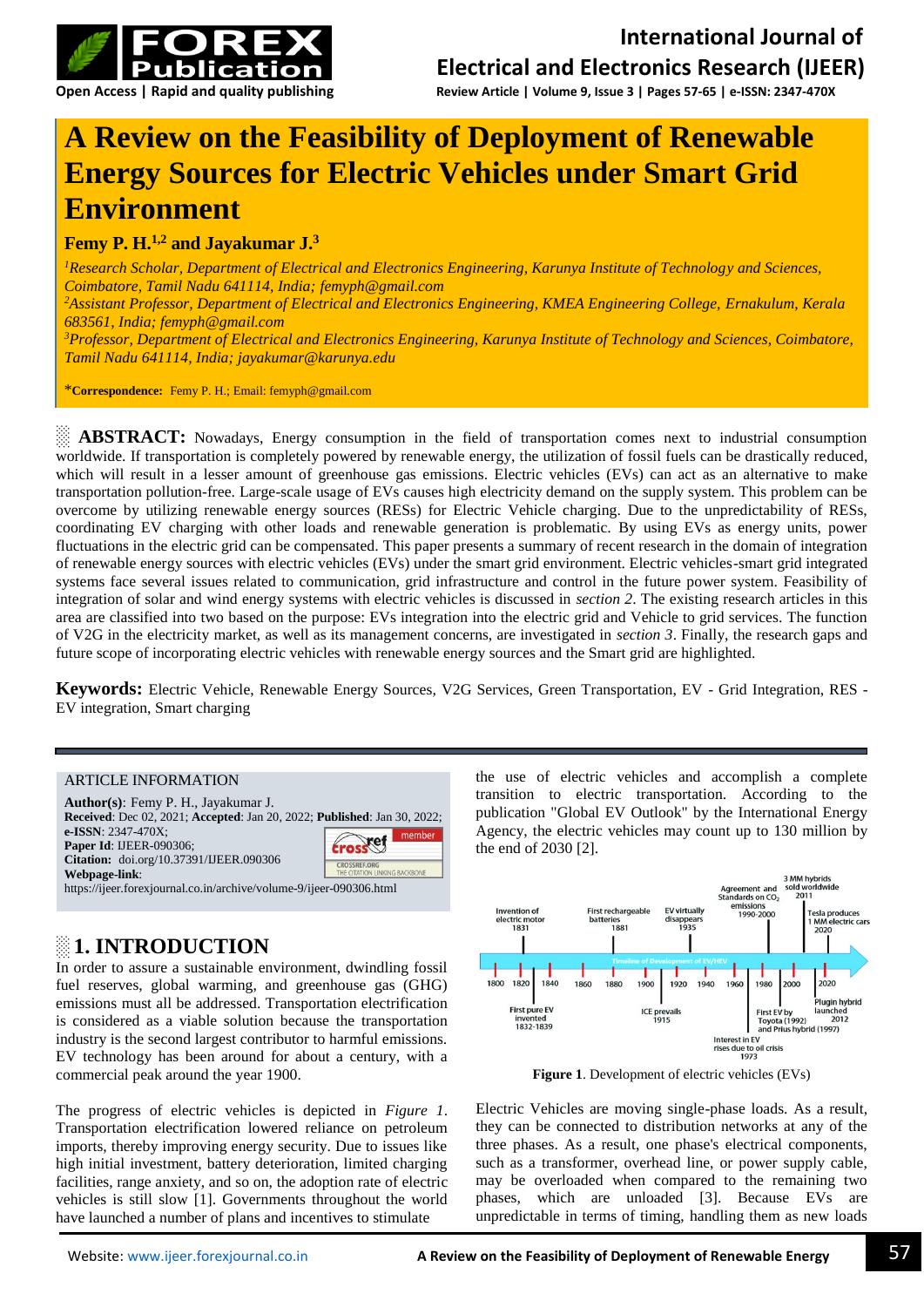

**Open Access | Rapid and quality publishing Review Article | Volume 9, Issue 3 | Pages 57-65 | e-ISSN: 2347-470X**

while maintaining grid reliability and security is a challenge. EV home charging and residential load peaks occur at the same time, producing extra system peaks.

The conventional power industry based on fossil fuels is another significant source of harmful pollutants. Renewable sources (RES) like solar and wind are widely employed to reduce emissions in the power industry. Renewable energy's uncertainty, which is influenced by location, time, weather and other factors, causes voltage instability and grid reliability issues, necessitating the utilization of an energy storage system (ESS) [4]. Furthermore, the benefits of reduced emissions caused by electric transportation cannot be evaluated if nonrenewable sources are used for EV charging. EVs have been shown to produce more emissions in regions where fossil fuels are the primary source of energy [5]. Using RES to charge electric vehicles reduces GHG emissions [6]. Several publications in the literature have looked at the connection between the EV-PV system and the distribution network. The reference [7] examines charging electric vehicles with solar power, with an emphasis on control systems and algorithms, as well as the economic background. Reference [8] discusses the influence of EV charging circuits on power quality and the grid. References [9] provides an overview of EV modeling strategies, with a focus on EV load and charging station modeling.

*Figure 2* shows a graphical plot of the number of publications reviewed on the subject of electric vehicles-renewable energy sources integration. About seventy research papers were chosen and examined from almost two hundred and twenty-six selected papers, based on their level of contribution to the area.



**Figure 2**. Articles plotted against years

The following is about the organization of the paper: The incorporation of EVC into the electric grid is explained in Section 2. The V2G services are reported in Section 3. Section 4 explains open issues and research directions, as well as concluding notes.

## **░ 2. ELECTRIC VEHICLE - GRID INTEGRATION**



**Figure 3.** EV integration with the electric grid

Incorporating a large number of electric vehicles into the power grid is a massive problem that will require comprehensive investigation and monitoring in view of economic effects, control, and operation benefits under ideal circumstances. Many studies have examined the effect of electric vehicles on the power system [10], while others have examined specialized applications. *Figure 3* displays a gridconnected electric vehicle (EV). V2G is a technique that permits bidirectional energy flow between the grid and electric vehicles. A transition from unidirectional to bidirectional mode was seen in the modeling of EV connection with the distribution network.

The concomitant technical issues of EV penetration, such as greater system cost, system imbalance, poor stability, as well as power quality, are becoming increasingly visible as a result of rising energy and demand. The G2V mode (unidirectional approach) has been investigated in the literature in terms of smart charging [11], safety [12], and control features [13]. These studies aim to lower charging costs [14] or the effect on the distribution system [15].

In reversible mode, electric vehicles serve as a grid load as well as a distributed generating and storage system. Peak load shaving, or storing energy in electric vehicle batteries and sending it back to the utility at peak periods, is a concept that has been around for a while. Because each electric vehicle has a small battery, coordinating the charging and discharging procedures is a major challenge in making them act as a storage system. In order to perform the analysis of G2V and V2G modes, basic knowledge of EV battery energy consumption characteristics is required. Average energy consumption of EV battery pack is given by *equation (1).*

Average energy consumption of battery pack

$$
Eavg = (Ep + Eaux)(2 - \eta p)Wh/Km \tag{1}
$$

Where  $Ep = Energy consumption for$  propulsion Eaux = Energy consumption for auxiliary loads ηp = Efficiency of the powertrain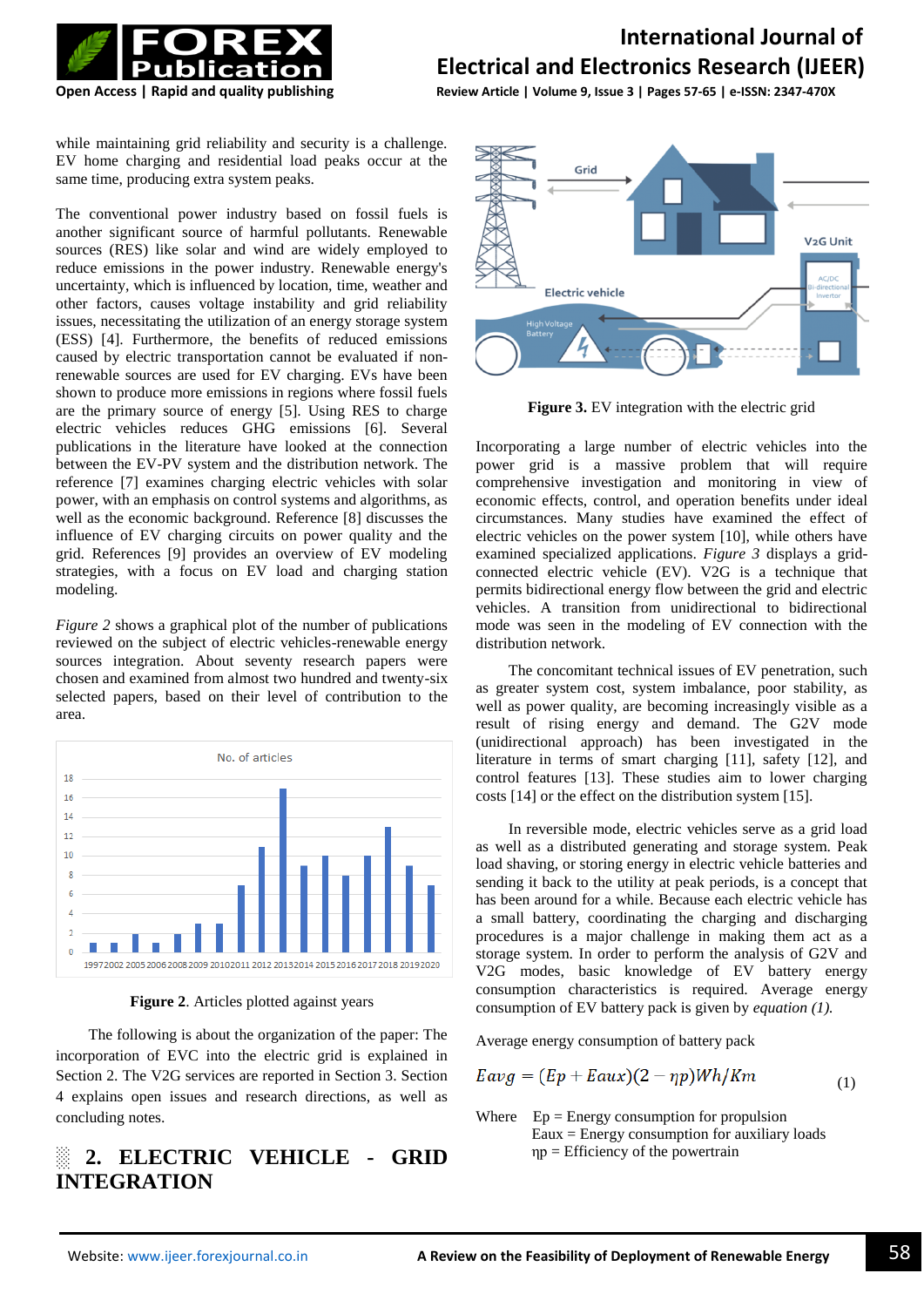

|                              | The required battery pack total energy is given by |     |
|------------------------------|----------------------------------------------------|-----|
| $Ebp = Eavg * Dv$ Watt hours |                                                    | (2) |

Where  $Dv =$  Vehicle range in  $km$ 

The number of battery cells connected in series in a string is given by

 $Ncs = Ubp/Ubc$ (3)

Where  $Ubp = Nominal battery pack voltage (V)$ Ubc = Voltage of each battery cell  $(V)$ 

The energy content of a string is obtained as  $Ebs = Ncs * Ebc Watt hours(Wh)$  (4) Where  $Ebc = Energy$  of a battery cell (Wh)

The total number of strings of the battery pack is calculated by  $Nsb = Ebp/Ebs$  $(5)$ 

The battery pack total energy Ebp can be recalculated as  $Ebp = Nsb * Ebs$  (Wh) (6)

The battery pack capacity Cbp is calculated as  $Cbp = Nsb * Cbc$ <sub>(Ah)</sub> (7)

Where Cbc is the capacity of the battery cell (Ah)

The total number of cells of the battery pack Ncb is given by  $Ncb = Nsb * Ncs$ (8)

The battery pack peak current  $Ibpp = Ispc * Nsb<sub>(A)</sub>$  (9)

Where  $Ispc = string peak current (A)$ 

The battery pack peak power  $Pbpp = Ibpp * Ubp_{(W)}$  (10)

Previously, V2G simply entailed energy transmission from electric vehicles to the distribution infrastructure. V2H and V2V, on the other hand, are two novel energy transfer modes that have emerged as a result of technological advancements.

As a result, the transfer of energy from an EV can now be divided into three categories:

2(a) *Vehicle-to-grid (V2G)*: Transfer of energy from EV to the power grid.

2(b) *Vehicle-to-home/building (V2H/V2B)*: Transfer of energy from EV to home/building.

2(c) *Vehicle-to-vehicle (V2V)*: Transfer of energy from one EV to another EV.

Comparison of V2G, V2H and V2V schemes based on their features and functions is given in *Table I*.

## **International Journal of Electrical and Electronics Research (IJEER)**

**Open Access | Rapid and quality publishing Review Article | Volume 9, Issue 3 | Pages 57-65 | e-ISSN: 2347-470X**

**Table 1**: Comparison of V2G, V2H and V2V

|           | V2G                                                                         | V2H                                                                                  | V2V                                                                                 |
|-----------|-----------------------------------------------------------------------------|--------------------------------------------------------------------------------------|-------------------------------------------------------------------------------------|
| Features  | Large no. of EVs                                                            | A single EV to<br>a single home                                                      | Multiple EVs                                                                        |
|           | Offering power<br>services through<br>the power grid                        | Most simple,<br>Least flexible                                                       | Power exchange<br>within the local grid                                             |
|           | Least simple, most<br>flexible                                              | Simple<br>infrastructure<br>requirements<br>and negligible<br>transmission<br>losses | Less simple, Less<br>Flexible                                                       |
|           | Complex control                                                             | Easy<br>installment                                                                  | Uncomplicated<br>infrastructure<br>requirements and<br>small transmission<br>losses |
|           | High infrastructure<br>complexity and<br>significant<br>transmission losses | Operation in<br>Home grid                                                            | Operation in<br>community grid                                                      |
|           | Operation in large<br>scale                                                 |                                                                                      |                                                                                     |
| Functions | Act as energy<br>sources to provide<br>grid ancillary<br>services           | Act as a home<br>backup<br>generator and a<br>controllable<br>load                   | Act as energy<br>sources to other local<br>EVs                                      |
|           | Act as controllable<br>loads                                                | Cooperate with<br>domestic<br>electrical<br>devices for<br>load shift                | Reduce tariff by<br>trading power within<br>the local grid                          |
|           | Release excess<br>energy back to the<br>grid at high priced<br>peak time    | Sell excess<br>energy back to<br>the grid at high<br>priced peak<br>time             | Increase the charging<br>and discharging<br>efficiency of EVs                       |
|           | Act as distributed<br>storages                                              | Charge energy<br>at less<br>expensive off-<br>peak time                              | Establish an isolated<br>V2V system                                                 |
|           | Provide power for<br>the premise                                            | Contribute to<br>home grid or a<br>microgrid                                         | Coordinate control of<br>EVs                                                        |
|           | Coordinate with<br>renewable energies                                       |                                                                                      | Reactive power<br>support                                                           |
|           | Reactive power<br>support                                                   |                                                                                      |                                                                                     |
|           | Stabilize the grid<br>for short periods                                     |                                                                                      |                                                                                     |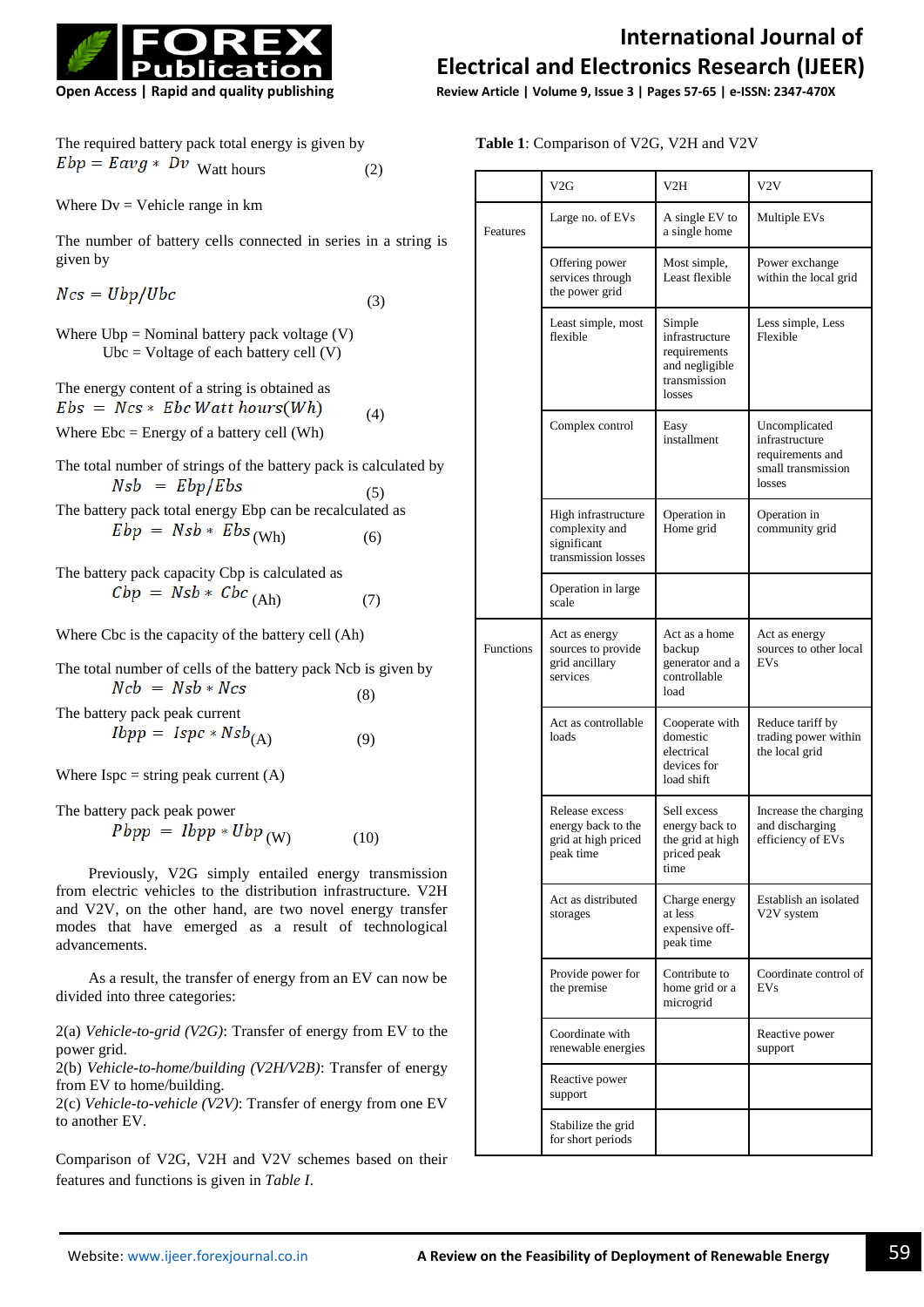

**Open Access | Rapid and quality publishing Review Article | Volume 9, Issue 3 | Pages 57-65 | e-ISSN: 2347-470X**

### **2.1. Smart Charging of EVs Using RES and Grid**

The benefits of Electric Vehicle charging systems using photovoltaic panels have been examined in several research. Reference [16] states the benefits of charging electric vehicles using solar energy, demonstrating that it allows for greater PV and EV penetration. Excess PV generation can also be mitigated by electric vehicles [17]. According to reference [18], charging electric vehicles using solar panels is more costeffective and emits a lesser amount of CO2 than grid charging. In reference [19], the utilization of solar energy and the deployment of electric vehicles as energy storage units to reduce grid peak loads is considered. These studies show why Electric Vehicle charging using solar energy is preferable to grid-based EV charging [20]. All of the research in the field of smart charging concentrates on particular aspects of Electric Vehicle grid integration, such as slow/fast charging, market involvement, and auxiliary services [21]. References [22,23] are earlier studies on systems that combine a variety of topics that are often studied separately.

Smart charging, in combination with V2G technology, boosts PV self-consumption while lowering peak demand [24]. Unpredictability can be avoided by using sequential charging, which involves dynamically varying the number of Electric Vehicles undergoing constant power charging such that the PV generation is followed by net charging power [25]. In reference [26], numerous examples are investigated to prove that sequential charging outperforms concurrent charging in terms of solar power usage under stochastic conditions [27].

### **2.2. Integration of Renewable energy sources with Electric Vehicles**

The introduction of renewable energy sources (RES) into the power system on a big scale is exciting. These sources, particularly PV solar energy and wind, provide an irregular and uncertain supply of electricity to the existing power infrastructure [28]. The majority of research found that the implementation of wind energy conversion systems (WECS) and photovoltaic solar systems into the power grid is quite realistic [29]. However, deploying stationary energy storage systems (ESS) or regulated dispatch loads [30] is a viable method for balancing the RES based power generation on the grid. When the power generation is excess, stationary energy storage devices absorb the electricity and supply it when the power generation is low [31]. EVs can consume excess energy produced by RES through various charging systems, or they can contribute energy to the grid during times of low energy production, thereby levelling grid operations [32]. According to [33], a feasible solution for maintaining energy security can be obtained by adding Renewable Energy Sources and adopting EVs that can supply V2G services. The integration of PV sources and wind into the electricity system with EVs is depicted in *Figure 4*. In the V2G mode, the electric vehicles are assembled at a charging station and used to decrease power variations from these RES [34].



**Figure 4.** Integration of Electric Vehicles with Renewable Energy Sources and grid

### *2.2.1. Feasibility of Solar Photovoltaic energy integration with EVs*

With the growing popularity of electric vehicles, solar PV power is expected to be used for grid support and EV charging. The deployment of solar panels on the roofs of parking areas for charging electric vehicles has been demonstrated to be quite exciting in numerous studies [35]. A solar car park charging station with a bidirectional DC to AC power converter linked to the electric grid is shown in Fig. 5. The diagram indicates how many charging points can be linked to the power system. Electric vehicles with a bidirectional DC charger, on the other hand, may absorb surplus power and are linked directly to the PV controller. According to [36], the DC electric grid is deemed to be a feasible and appealing solution in the power system architecture in future. It can also return stored power in batteries during peak load periods when solar power availability is low. [37] describes the research on the widespread use of PV panels on the rooftop and electric vehicles. Through V2G services, EVs can minimize the strain on the power distribution system. [38] provides a study of using solar panels on automobile parking areas in the Swiss city of Frauenfeld. According to the findings, PV installations on parking areas can meet 15% to 40% of EV energy requirements in the future [39].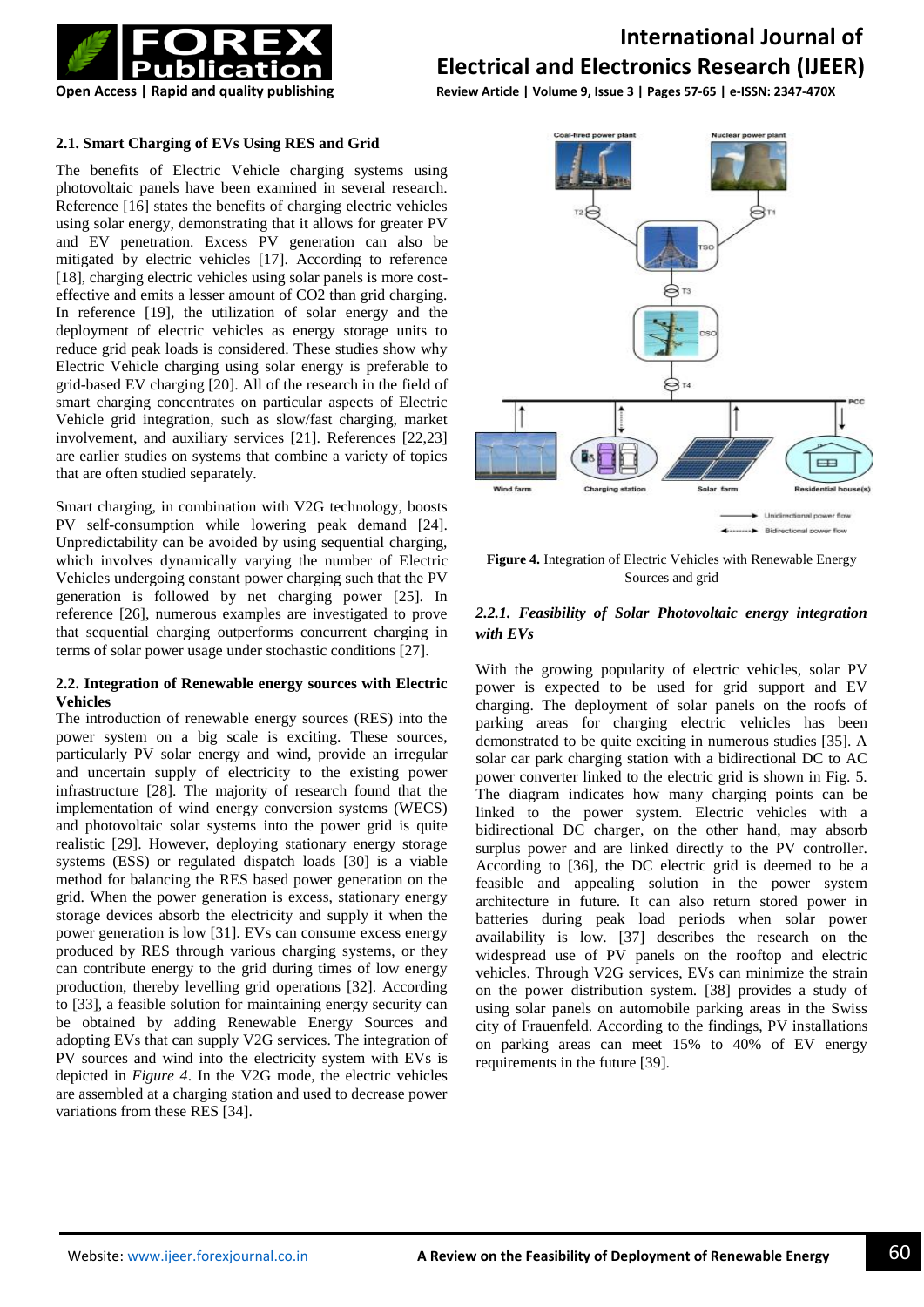



**Figure 5.** EV charging station with solar-powered grid-connected parking lot

### *2.2.2 Feasibility of Wind energy integration with EVs*

Wind farm-based energy conversion systems (WECSs) are an established and viable option for generating electricity. Various studies have explored the synergy between WECSs and EVs in various circumstances to determine their influence and viability on the electric grid [40]. Investigates the use of electric vehicles in the US energy market to provide subsidiary services and voltage management with WECSs. [41] did an interesting analysis on extensive inclusion of renewable energy sources (particularly wind) into the North-eastern Brazil power system utilizing plug-in hybrid electric vehicles between the years 2015 and 2030? [42] Analyzed the massive incorporation of wind energy conversion systems into the microgrid (MG) using PHEVs. Liu et al. [43] employed a twostage stochastic unit commitment model that takes into consideration interconnections between thermal power plants, plug-in hybrid electric vehicles, and large-scale wind farms [44].

## **░ 3. VEHICLE-TO-GRID (V2G) SERVICES**

Electric vehicles' batteries are primarily used for converting electrical energy into mechanical energy for propulsion. Feeding of energy back to the grid to increase grid reliability and stability is an additional feature of V2G [45]. According to [46], by 2030, around 56 million electric vehicles will be actively used on the road, with battery capacity averaging 120kWh. Since vehicles spend most of their time in parking areas, the SG may make effective use of them when they are parked [47]. The function of V2G in the electricity market, as well as its management concerns, are investigated in order to better understand V2G's prospective applications in the SG [43].

### **3.1 Voltage and Frequency Regulation Services**

Regulation services are concerned with automated generation control that adjusts the voltage and frequency of the system by balancing demand and supply. The regulation's stochastic nature and time sensitivity make it an ideal market for EVs

## **International Journal of Electrical and Electronics Research (IJEER)**

**Open Access | Rapid and quality publishing Review Article | Volume 9, Issue 3 | Pages 57-65 | e-ISSN: 2347-470X**

[48]. The capacity of V2G to compensate for reactive power was investigated in [49], with a focus on voltage regulation. Contracts with the SG are frequently required by AGs in order to settle down their service capacity and supply frequency regulation service [50]. Service capacity estimation is a new area of research due to restricted service capacity and EV mobility. Every quarter-hour, an AG model-based estimating approach is employed in [51] to keep track of EV frequency control capacity and forecast it. The major goal of a centrally managed scheduling is to maximize EV income [48], as the Regulation Up can generate concerns about battery depletion and range anxiety [52-57].

## **3.2. Energy Management for V2G Services**

Based on the scheduling purpose, three different models of V2G operation exist. When house appliances are fed from EVs utilizing renewable energy sources, vehicle-to-home (V2H) mode is engaged. Vehicle-to-building (V2B) discharging is possible when electric vehicles (EVs) are parked at offices or recreation centers and are getting charged in the parking area. It is obvious that V2G offers a wide variety of services, ranging from a single residential home to a large-scale microgrid.

### *3.2.1. Demand Side Management (DSM)*

While electric vehicles discharge through aggregators, EV energy can be used to supply variable loads during peak hours, flattening the load profile. In DSM mode, the grid operator typically supervises the EV scheduling from a central location. As a result, V2G scheduling can be regarded as an optimization problem for lowering the scheduling cost.

### *3.2.1.1 Load Flattening*

Load flattening is one of the primary V2G services in DSM. It is done by supplying excess demand with EV energy. Most of the electric vehicles will be in need of this service due to the long duration of peak load. However, the SoC state at the time of each EV's arrival and necessary departure SoC differ, necessitating adjustable scheduling and incentives to encourage them to discharge [58]. As a result, the cost of battery utilization is taken into account when determining the scheduling goal [59].

### *3.2.1.2 Outage Management*

When the local grid is under maintenance, electric vehicles can act as energy suppliers. When there is a power outage at home, the primary goal of V2G scheduling is to maintain the continuity of service [60-62]. The use of electric vehicles in outage management is required. The energy requirement can be fulfilled by using a large number of parked EVs [63], [64] or large-capacity EVs like electric buses [65]. Electric vehicle involvement has been discovered to reduce power interruption, ensure the regular functioning of an islanded microgrid, and decrease line loss.

#### **3.2 RES Integration**

A high number of RES-DGs can be included in the SG as a green energy supplement to mitigate the effects of increased greenhouse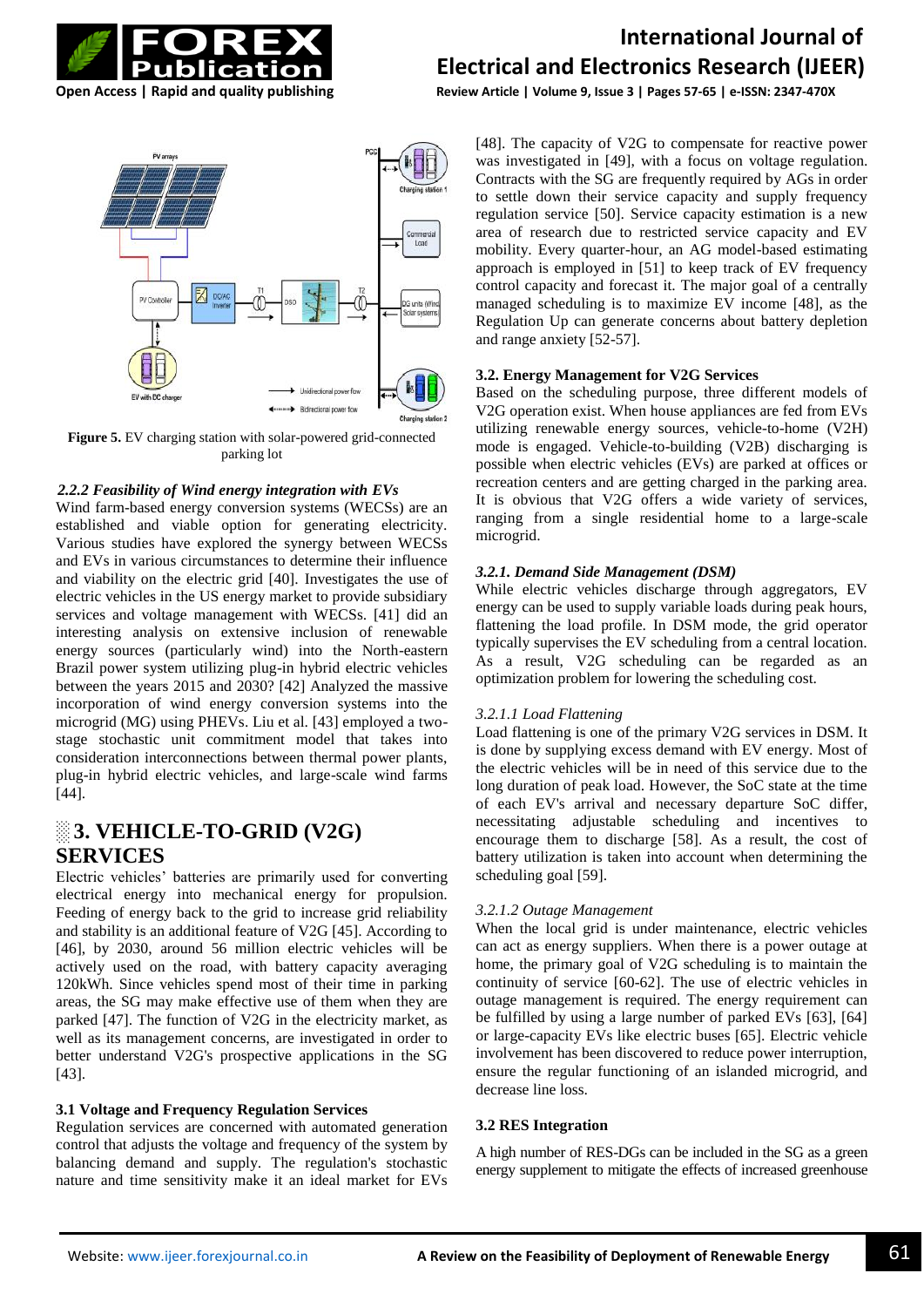

**Open Access | Rapid and quality publishing Review Article | Volume 9, Issue 3 | Pages 57-65 | e-ISSN: 2347-470X**

gas emissions. The output variability caused by environmentdependent power generation could jeopardize the system's reliability [64]. When connected to the SG and RES, EVs can store excess energy and fill up the energy gap when needed, acting as prospective energy storages that alleviate RES variability. In any residential building, renewable energy sources can be added into the smart grid as a second option, providing end-users with two benefits [66-69]. Firstly, employing renewable energy during peak hours minimizes the need for retail electricity, lowering overall electricity costs [70]. Second, RES assists in the provision of home appliances in the event of a power loss. Retarded demand response could result in wastage of energy for RES placed as a high-power rating farm. EVs can transport renewable energy to the energy required area in such instances [71].

### **3.3. Roles and Challenges of V2G Services in the Electricity Market**

In terms of control mechanisms, the electrical market is divided into four submarkets: base power, spinning reserve, peak power, and regulation markets. However, EVs' movability and range anxiety difficulties may block a seamless role transition from loads to energy prosumers [72, 73]. When it comes to administering V2G services, the following considerations should be made:

1. The mobility of EVs adds to the V2G service's unpredictability and potential delay. While the damage can be mitigated in some circumstances through online generations.

2. For optimal V2G scheduling, electric vehicle depth-of-discharge (DoD) conditions and travel demands should be taken into account.

3. It's difficult to design data/command communication between the mobile EVs, SG, and AGs, because V2G services have a wide range of energy demands and reaction requirements [74].

## **░ 4. OPEN ISSUES AND RESEARCH DIRECTIONS**

Three key open concerns shared by various aspects of interaction of electric vehicles with renewable energy sources are addressed in this segment.

### **4.1 Large scale RESs integration into the grid**

There is a substantial distinction between RES-producing facilities and traditional power plants [75]. When it comes to integrating RESs into the electricity grid, the differences between them and traditional generators provide significant challenges. Harmonic distortion, fault current, flicker, and voltage control are all issues that affect the local power system. Large-scale penetration of renewable energy sources into conventional power systems may necessitate a gradual overhaul of the power system and its operation methods.

### **4.2 EVs battery utilization for RESs interaction**

If there is a surplus of electricity from RESs, it can be stored in an EV battery. The battery of an electric car can be discharged to provide electricity at the time of a power outage. The battery's charging-discharging cycle will be lengthened as a result of this. Almost every electric vehicle on the market today uses lithium-ion batteries. As the number of chargingdischarging cycles rises, Li-ion batteries' power and capacity will decline dramatically. The battery's usable life will be shortened as a result.

### **4.3 Feasibility of V2G supporting RESs interaction**

V2G technology is not supported by the majority of EVs currently on the market. The fundamental goal of EV adoption in the transportation industry is to phase out internal combustion engines. Some issues must be addressed in detail in order for V2G to be viable. To begin, EVs must have bidirectional power converters and modern communications devices to be able to use the V2G feature. Second, the charging station must include smart charging terminals which can connect with the electric vehicle's control unit. Finally, as the number of electric vehicles (EVs) grows, grid operators' control strategies will get more complex. In V2G, electric vehicles are primarily employed as a source of energy or as a form of energy storage. The distribution of EVs can't be predicted precisely because they're moving. This could cause issues with the power distribution network's ability to schedule energy between EVs, RES, and charging stations [76].

## **5. CONCLUSION AND FUTURE WORK**

This research provided a thorough examination of how electric vehicles interact with smart grid infrastructure. The deployment of electric vehicles for the adoption of renewable sources to the smart grid has also been elaborated. Electric vehicles have been reported to supply subsidiary grid services such as frequency and voltage management, as well as reactive power support, in order to improve operational efficiency, lower power system running costs, and secure the electric grid. With sophisticated communication, control, and metering technologies, the study found that connecting EVs to the smart grid system would be conceivable. More studies are required, however, to support the V2G framework's acceptance over other energy storage methods. The final portion addresses open concerns and future research directions. This review is intended to help academicians and engineers gain a better knowledge of the field's current state and contribute more to it.

**Conflicts of Interest**: The authors declare no conflict of interest.

## **REFERENCES**

- [1] Asaad, M.; Shrivastava, P.; Alam, M.S.; Rafat, Y.; Pillai, R.K. Viability of xEVs in India: A public opinion survey. In Lecture Notes in Electrical Engineering; Springer: Singapore, 2018; Volume 487, pp. 165–178.ISBN 9789811082481.
- [2] Bunsen, T.; Cazzola, P.; Gorner, M.; Paoli, L.; Scheffer, S.; Schuitmaker, R.; Tattini, J.; Teter, J. Global EV Outlook 2018: Towards Cross-Modal Electrification; International Energy Agency: Paris, France, 2018.
- [3] A. Mohammad, R. Zamora and T. T. Lie, "Integration of Electric Vehicles in the Distribution Network: A Review of PV Based Electric Vehicle Modelling," Energies 2020, 13, 4541.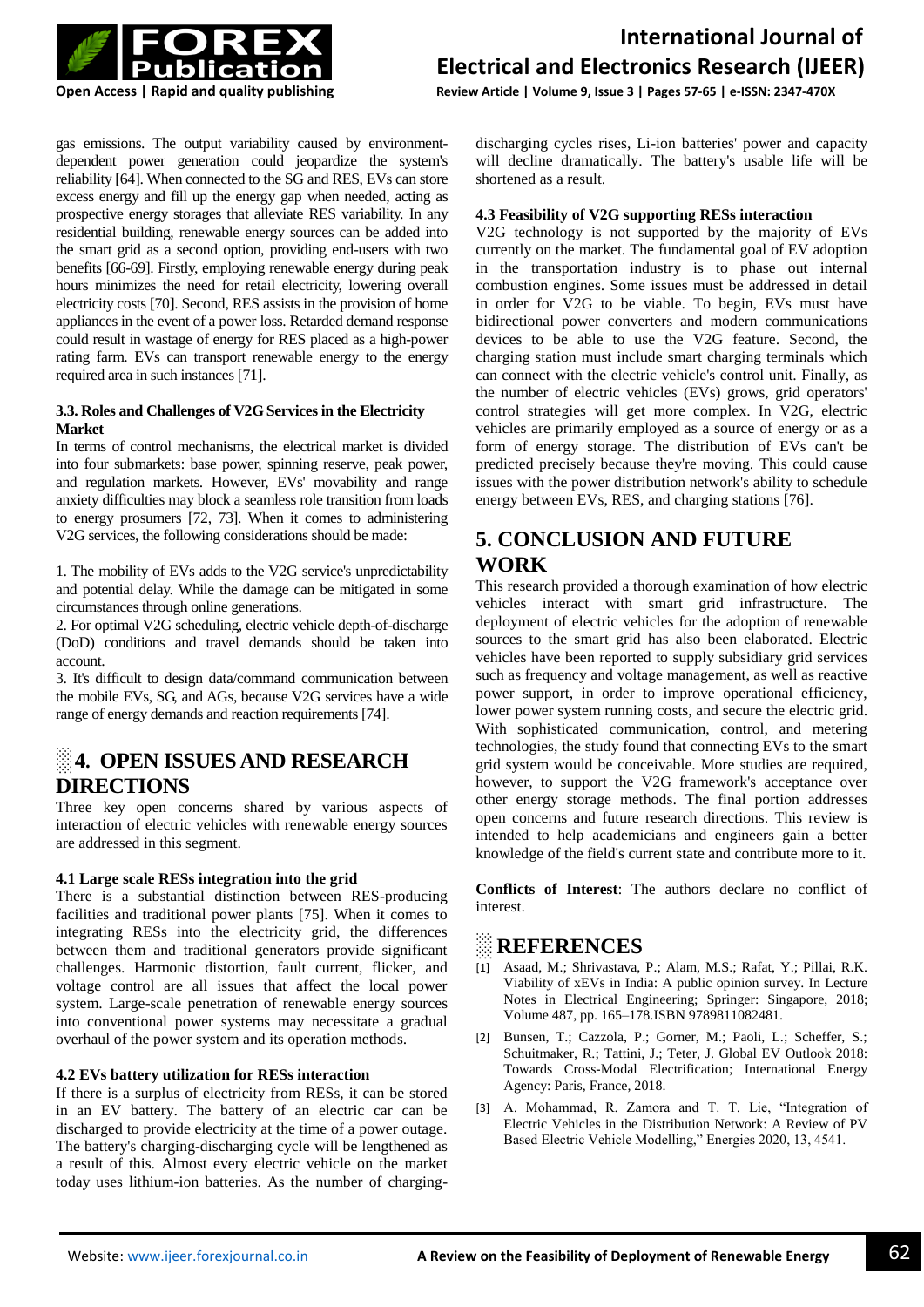

**Open Access | Rapid and quality publishing Review Article | Volume 9, Issue 3 | Pages 57-65 | e-ISSN: 2347-470X**

- [4] Jordehi, A.R. Optimisation of demand response in electric power systems, a review. Renew. Sustain. Energy Rev. 2019, 103, 308– 319.
- [5] Woo, J.; Choi, H.; Ahn, J. Well-to-wheel analysis of greenhouse gas emissions for electric vehicles based on electricity generation mix: A global perspective. Transp. Res. Part D Transp. Environ. 2017, 51, 340–350.
- [6] Saber, A.Y.; Venayagamoorthy, G.K. Plug-in vehicles and renewable energy sources for cost and emission reductions. IEEE Trans. Ind. Electron. 2010, 58, 1229–1238.
- [7] Fachrizal, R.; Shepero, M.; Van Der Meer, D.; Munkhammar, J.; Widén, J. Smart charging of electric vehicles considering photovoltaic power production and electricity consumption: A review. eTransportation 2020, 4, 100056.
- [8] Yong, J.Y.; Ramachandaramurthy, V.K.; Tan, K.M.; Mithulananthan, N. A review on the state-of-the-art technologies of electric vehicle, its impacts and prospects. Renew. Sustain. Energy Rev. 2015, 49, 365–385.
- [9] Ahmadian, A.; Mohammadi-Ivatloo, B.; Elkamel, A. A Review on plug-in electric vehicles: Introduction, Current status, and load modeling techniques. J. Mod. Power Syst. Clean Energy 2020, 8, 412–425.
- [10] Green II RC, Wang L, Alam M. The impact of plug-in hybrid electric vehicles on distribution networks: a review and outlook. Renew Sustain Energy Rev 2011;15(1):544–53.
- [11] Su, J.; Lie, T.; Zamora, R. Modelling of large-scale electric vehicles charging demand: A New Zealand case study. Electr. Power Syst. Res. 2019, 167, 171–182.
- [12] Chung, C.-Y.; Youn, E.; Chynoweth, J.S.; Qiu, C.; Chu, C.-C.; Gadh, R. Safety design for smart Electric Vehicle charging with current and multiplexing control. In Proceedings of the 2013 IEEE International Conference on Smart Grid Communications (SmartGridComm), Vancouver, BC, Canada, 21–24 October 2013; pp. 540–545.
- [13] Zheng, Y.; Niu, S.; Shang, Y.; Shao, Z.; Jian, L. Integrating plug-in electric vehicles into power grids: A comprehensive review on power interaction mode, scheduling methodology and mathematical foundation. Renew. Sustain. Energy Rev. 2019, 112, 424–439.
- [14] He, Y.; Venkatesh, B.; Guan, L. Optimal scheduling for charging and discharging of electric vehicles. IEEE Trans. Smart Grid 2012, 3, 1095–1105.
- [15] Hu, J.; You, S.; Lind, M.; Østergaard, J. Coordinated charging of electric vehicles for congestion prevention in the distribution grid. IEEE Trans. Smart Grid 2013, 5, 703–711.
- [16] Denholm, P.; Kuss, M.; Margolis, R.M. Co-benefits of large scale plug-in hybrid electric vehicle and solar PV deployment. J. Power Sources 2013, 236, 350–356.
- [17] Nunes, P.; Farias, T.L.; Brito, M.C. Day charging electric vehicles with excess solar electricity for a sustainable energy system. Energy 2015, 80, 263–274.
- [18] Tulpule, P.; Marano, V.; Yurkovich, S.; Rizzoni, G. Economic and environmental impacts of a PV powered workplace parking garage charging station. Appl. Energy 2013, 108, 323–332.
- [19] Kempton, W.; Tomi<sup>'</sup>c, J. Vehicle-to-grid power implementation: From stabilizing the grid to supporting large-scale renewable energy. J. Power Sources 2005, 144, 280–294.
- [20] Teng Long, Qing-Shan Jia, Gongming Wang, Yu Yang, "Efficient Real-Time EV Charging Scheduling via Ordinal

Optimization", IEEE Transactions on Smart Grid, Vol. 12, No. 5, September 2021

- [21] Qing-Shan Jia, Teng Long,"A review on charging behavior of electric vehicles: data, model, and control", Control Theory and Technology, 2020 - Springer
- [22] Moghaddam, Z.; Ahmad, I.; Habibi, D.; Phung, Q.V.; Habibi, D. Smart charging strategy for electric vehicle charging stations. IEEE Trans. Transp. Electrif. 2018, 4, 76–88.
- [23] Mouli, G.R.C.; Kefayati, M.; Baldick, R.; Bauer, P. Integrated PV charging of EV fleet based on energy prices, V2G, and offer of reserves. IEEE Trans. Smart Grid 2017, 10, 1313–1325.
- [24] Van Der Kam, M.; Van Sark, W. Smart charging of electric vehicles with photovoltaic power and vehicle-to-grid technology in a microgrid; a case study. Appl. Energy 2015, 152, 20–30.
- [25] Kadar, P.; Varga, A. PhotoVoltaic EV charge station. In Proceedings of the 2013 IEEE 11th International Symposium on Applied Machine Intelligence and Informatics (SAMI), Herl'any, Slovenia, 31 January–2 February 2013; pp. 57–60.
- [26] Brenna, M.; Dolara, A.; Foiadelli, F.; Leva, S.; Longo, M. Urban scale photovoltaic charging stations for electric vehicles. IEEE Trans. Sustain. Energy 2014, 5, 1234–1241.
- [27] Chien-Hsin Chung, Sidharth Jangra, Oingzhi Lai, and Xinfan Lin, "Optimization of Electric Vehicle Charging for Battery Maintenance and Degradation Management", IEEE Transactions on Transportation Electrification, Vol. 6, No. 3, September 2020
- [28] International Electrotechnical Commission (IEC). Grid integration of large capacity renewable energy sources and use of large-capacity electrical energy storage. White paper 3; 2012.
- [29] Dallinger D, Gerda S, Wietschel M. Integration of intermittent renewable power supply using grid-connected vehicles – a 2030 case study for California and Germany. Appl Energy 2013; 104:666–82.
- [30] Battke B, Schmidt TS, Grosspietsch D, Hoffmann VH. A review and probalistic model of lifecycle costs of stationary batteries in multiple applications. Renew Sustain Energy Rev 2013; 25:240– 50.
- [31] F. Mwasilu, J. J. Justo, E. K. Kim, T. D. Do, J. W. Jung, "Electric vehicles and smart grid interaction: A review on vehicle to grid and renewable energy sources integration," Renewable and Sustainable Energy Reviews 34 (2014) 501-516.
- [32] Richardson DB. Electric vehicles and electric grid: a review of modeling approaches, impacts and renewable energy integration. Renew Sustain Energy Rev 2013; 19:247–54.
- [33] Saber AY, Venayagamoorthy GK. Plug-in vehicles and renewable energy sources for cost and emission reductions. IEEE Trans Ind Electron 2011; 58 (4):1229–39.
- [34] Teng Long and Qing-Shan Jia, "Matching Uncertain Renewable Supply with Electric Vehicle Charging Demand—A Bi-Level Event-Based Optimization Method", Complex System Modeling and Simulation ISSNll2096-9929 03/06 pp 33– 44 Volume 1, Number 1, March 2021 DOI:10.23919/ CSMS.2021.0001
- [35] Tulpule P, Marano V, Yurkovich S, Rizzoni G. Economic and environmental impacts of a PV powered workplace parking garage charging station. Appl Energy 2013; 108:323–32.
- [36] Birnnie III DP. Solar-to-vehicle (S2V) systems for powering commuters of the future. J Power Sources 2009; 186:539–42.
- [37] Traube J, Lu F, Maksimovic D. Photovoltaic power System with integrated electric vehicle DC charger and enhanced grid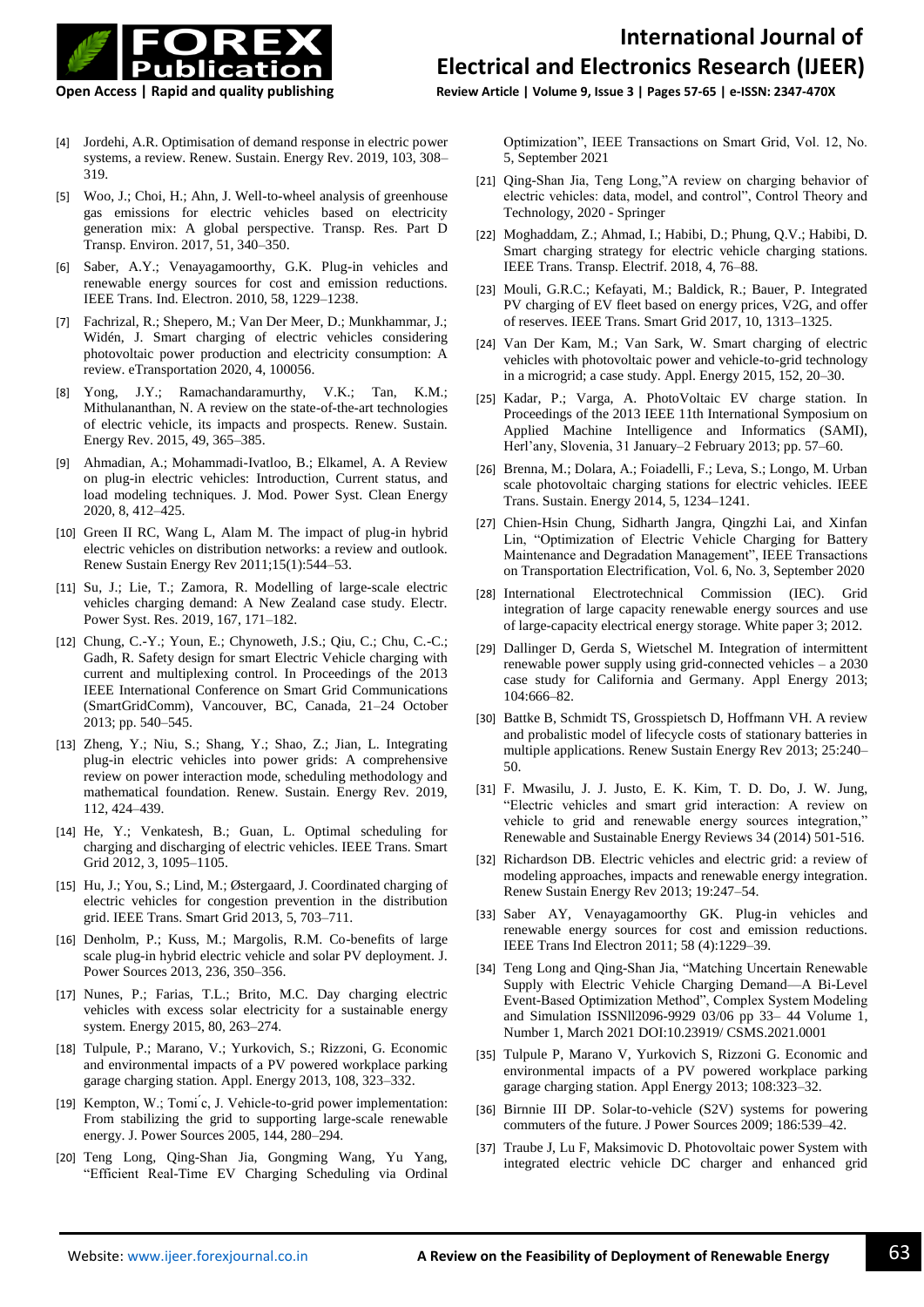

**Open Access | Rapid and quality publishing Review Article | Volume 9, Issue 3 | Pages 57-65 | e-ISSN: 2347-470X**

support. In: Proceedings of the 15th International power electronics and motion control conference (EPE/PEMC); 2012.

- [38] Derakhshandeh SY, et al. Coordination of generation scheduling with PEVs charging in industrial microgrids. IEEE Trans Power Syst 2013; 28(3):3451–61.
- [39] Justo JJ, Mwasilu F, Lee J, Jung JW. AC-microgrids versus DCmicrogrids with distributed energy resources: a review. Renew Sustain Energy Rev 2013; 24: 387–405.
- [40] Lopes JAP, Almeida PMR, Soares FJ. Using vehicle-to-grid to maximize the integration of intermittent renewable energy resources in islanded electric grids. In: Proceedings of the international conference on clean electrical power; 2009. p. 290– 5.
- [41] Borba BSM, Szklo A, Schaeffer R. Plug-in hybrid electric vehicles as a way to maximize the integration of variable renewable energy in power systems: the case of wind generation in northeastern Brazil. Energy 2012; 37:469–81.
- [42] Wu T, Yang Q, Bao Z, Yan W. Coordinated energy dispatching in microgrid with wind power generation and plug-in electric vehicles. IEEE Trans Smart Grid 2013;4(3):1453–63.
- [43] Liu C, Wang J, Botterud A, Zhou Y, Vyas A. Assessment of impacts of PHEV charging patterns on wind-thermal scheduling by stochastic unit commitment. IEEE Trans Smart Grid 2012;3(2):675–83.
- [44] Wei Wang, Liu Liu, Jizhen Liu, and Zhe Chen, "Energy Management and Optimization of Vehicle-to-grid Systems for Wind Power Integration", CSEE Journal of Power and Energy Systems, Vol. 7, No. 1, January 2021
- [45] W. Su, H. Rahimi-Eichi, W. Zeng, and M.-Y. Chow, "A survey on the electrification of transportation in a smart grid environment," IEEE Trans. Ind. Informat., vol. 8, no. 1, pp. 1– 10, Feb. 2012.
- [46] P. Cazzola, M. Gorner, L. Munuera, R. Schuitmaker, and E. Maroney, "Global EV outlook 2017," Int. Energy Agency, Paris, France, Rep., 2016.
- [47] S. Letendre, P. Denholm, and P. Lilienthal. (2006). Electric and Hybrid Cars: New Load or New Resource? [Online]. Available: [http://www.fortnightly.com/pur\\_search\\_r.cfm](http://www.fortnightly.com/pur_search_r.cfm)
- [48] J. J. Escudero-Garzás, A. García-Armada, and G. Seco-Granados, "Fair design of plug-in electric vehicles aggregator for V2G regulation," IEEE Trans. Veh. Technol., vol. 61, no. 8, pp. 3406–3419, Aug. 2012.
- [49] G. Buja, M. Bertoluzzo, and C. Fontana, "Reactive power compensation capabilities of V2G-enabled electric vehicles," IEEE Trans. Power Electron., vol. 32, no. 12, pp. 9447–9459, Dec. 2017.
- [50] A. Lam, K.-C. Leung, and V. O. K. Li, "Capacity estimation for vehicle-to-grid frequency regulation services with smart charging mechanism," IEEE Trans. Smart Grid, vol. 7, no. 1, pp. 156–166, Jan. 2016.
- [51] H. Zhang, Z. Hu, Z. Xu, and Y. Song, "Evaluation of achievable vehicle-to-grid capacity using aggregate PEV model," IEEE Trans. Power Syst., vol. 32, no. 1, pp. 784–794, Jan. 2017.
- [52] R. Wang, Y. Li, P. Wang, and D. Niyato, "Design of a V2G aggregator to optimize PHEV charging and frequency regulation control," in Proc. IEEE Int. Conf. Smart Grid Commun., Vancouver, BC, Canada, 2013, pp. 127–132.
- [53] K. Janfeshan and M. A. S. Masoum, "Hierarchical supervisory control system for PEVs participating in frequency regulation of

smart grids," IEEE Power Energy Technol. Syst, vol. 4, no. 4, pp. 84–93, Dec. 2017.

- [54] E. L. Karfopoulos, K. A. Panourgias, and N. D. Hatziargyriou, "Distributed coordination of electric vehicles providing V2G regulation services," IEEE Trans. Power Syst., vol. 31, no. 4, pp. 2834–2846, Jul. 2016.
- [55] J. Tan and L. Wang, "A game-theoretic framework for vehicleto-grid frequency regulation considering smart charging mechanism," IEEE Trans. Smart Grid, vol. 8, no. 5, pp. 2358– 2369, Sep. 2017.
- [56] M. Yilmaz and P. T. Krein, "Review of charging power levels and infrastructure for plug-in electric and hybrid vehicles," in Proc. IEEE Int. Elect. Veh. Conf., Greenville, SC, USA, 2012, pp. 1–8.
- [57] U. K. Madawala and D. J. Thrimawithana, "A bidirectional inductive power interface for electric vehicles in V2G systems," IEEE Trans. Ind. Electron., vol. 58, no. 10, pp. 4789–4896, Oct. 2011.
- [58] V. N. Coelho et al., "Multi objective energy storage power dispatching using plug-in vehicles in a smart-microgrid," Renew. Energy, vol. 89, pp. 730–742, Apr. 2016.
- [59] N. Chen, M. Li, M. Wang, J. Ma, and X. Shen, "Compensation of charging station overload via on-road mobile energy storage scheduling," in Proc. IEEE Global Commun. Conf. (GLOBECOM), Washington, DC, USA, Dec. 2019, pp. 1–6.
- [60] Maigha and M. L. Crow, "Electric vehicle scheduling considering co-optimized customer and system objectives," IEEE Trans. Sustain. Energy, vol. 9, no. 1, pp. 410–419, Jan. 2018.
- [61] A. Alahyari, M. Fotuhi-Firuzabad, and M. Rastegar, "Incorporating customer reliability cost in PEV charge scheduling schemes considering vehicle-to-home capability," IEEE Trans. Veh. Technol., vol. 64, no. 7, pp. 2783–2791, Jul. 2015.
- [62] N. Z. Xu and C. Y. Chung, "Reliability evaluation of distribution systems including vehicle-to-home and vehicle-togrid," IEEE Trans. Power Syst., vol. 31, no. 1, pp. 759–768, Jan. 2016.
- [63] I. G. Unda, P. Papadopoulos, S. Skarvelis-Kazakos, L. M. Cipcigan, N. Jenkins, and E. Zabala, "Management of electric vehicle battery charging in distribution networks with multiagent systems," Elect. Power Syst. Res., vol. 110, pp. 172–179, May 2014.
- [64] Farzin, M. Fotuhi-Firuzabad, and M. Moeini-Aghtaie, "Reliability studies of modern distribution systems integrated with renewable generation and parking lots," IEEE Trans. Sustain. Energy, vol. 8, no. 1, pp. 431–440, Jan. 2017.
- [65] H. Gao, Y. Chen, S. Mei, S. Huang, and Y. Xu, "Resilienceoriented pre-hurricane resource allocation in distribution systems considering electric buses," Proc. IEEE, vol. 105, no. 7, pp. 1214–1233, Jul. 2017.
- [66] S. Shafiq and A. T. Al-Awami, "Reliability and economic assessment of renewable micro-grid with V2G electric vehicles coordination," in Proc. IEEE Jordan Conf. Appl. Elect. Eng. Comput. Technol., 2015, pp. 1–6.
- [67] A. Kavousi-Fard, T. Niknam, and M. Fotuhi-Firuzabad, "Stochastic reconfiguration and optimal coordination of V2G plug-in electric vehicles considering correlated wind power generation," IEEE Trans. Sustain. Energy, vol. 6, no. 3, pp. 822– 830, Jul. 2015.